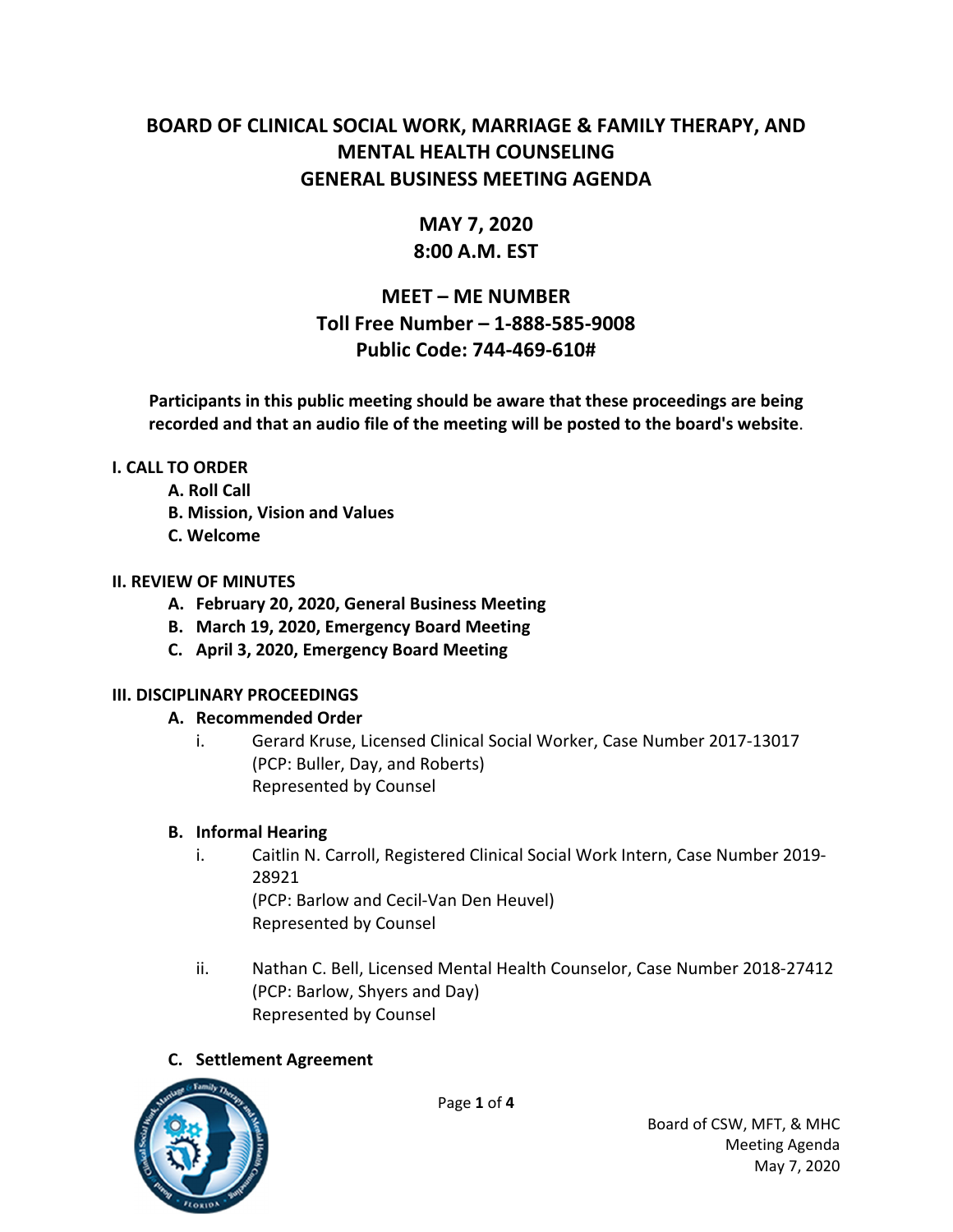- i. Arthur Mencher, Licensed Mental Health Counselor, Case Number 2009-16602 (PCP: Shyers, Bridgman, and Gillespy) Pro Se
- ii. Maureen Bond, Licensed Marriage and Family Therapist, Case Number 2016‐ 14260 (PCP: Buller, Day, and Roberts) Represented by Counsel

#### **D. Determination of Waiver**

- i. Brian C. Murphy, Registered Clinical Social Work intern, Case Number 2019‐ 36832 (PCP: Roberts and Day) Pro Se
- ii. Tina M. Barbuto, Licensed Mental Health Counselor, Case Number 2018-15884 (PCP: Barlow and Cecil‐Van Den Heuvel) Pro Se
- iii. Victoria C. Hernandez, Licensed Mental Health Counselor, Case Number 2017‐17570 (PCP: Day and Buller) Pro Se
- iv. Gabriel L. Tito, Registered Marriage and Family Therapy Intern, Case Number 2016‐08678 (PCP: Buller, Day, and Roberts) Pro Se

## **E. Voluntary Relinquishment**

- i. Cheryl Eastlund Gowin, Registered Mental Health Counselor Intern, Case Number 2019‐17537 (PCP: Barlow and Cecil‐Van Den Heuvel) Pro Se
- ii. Nancy E. Delong, Licensed Mental Health Counselor, Case Number 2011-09274 (PCP I: Roberts, Gillespy and Szuch; PCP II: Gillespy, Shyers and Macomber) Represented by Counsel

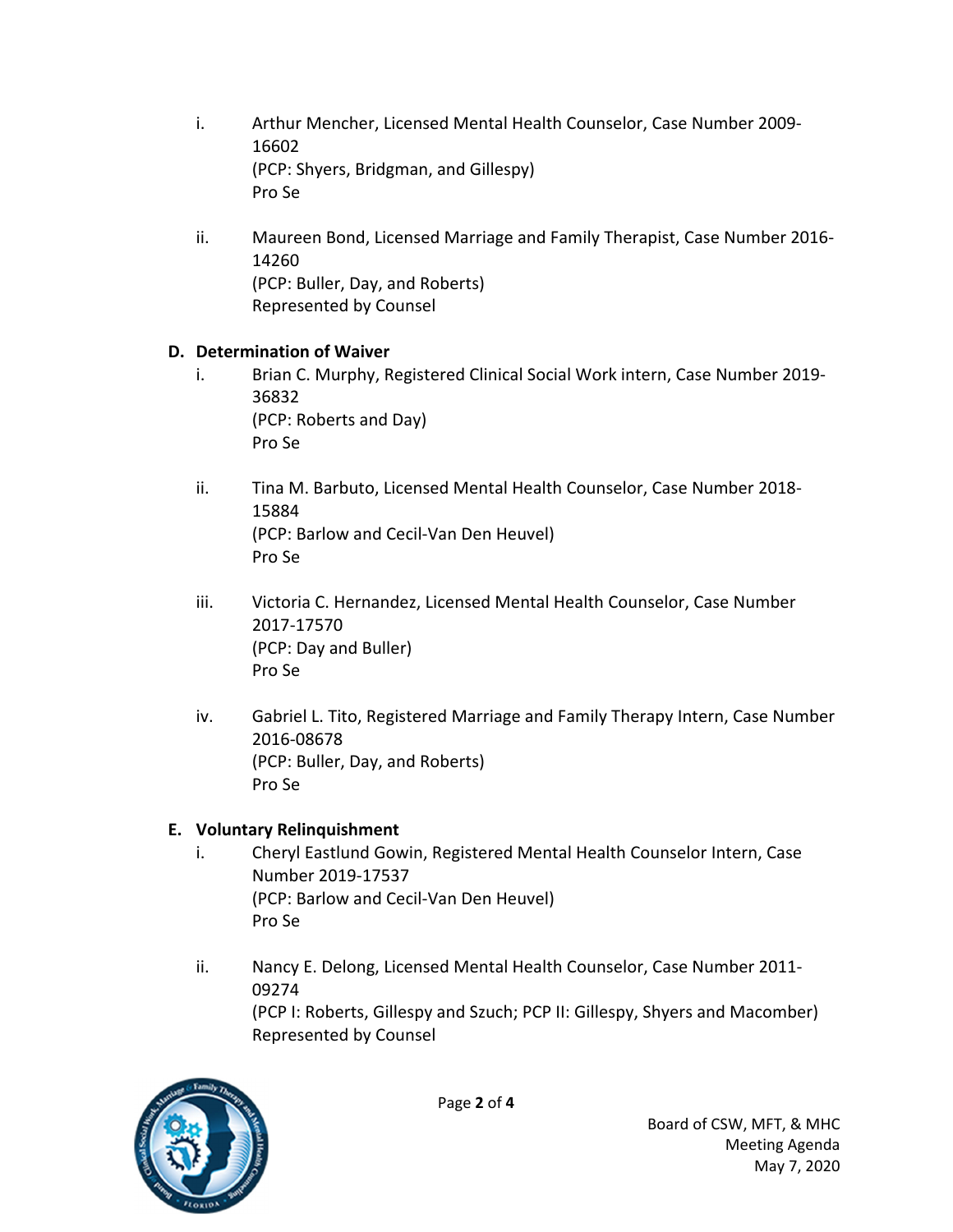#### **IV. PROSECUTION REPORT**

**A. Chad Dunn, Chief Legal Counsel**

#### **V. PETITION FOR VARIANCE OR WAIVER**

- **A. Alexandra Ann Geiger**
- **B. Shane Johns**

#### **VI. APPEARANCES**

#### **A. Applications for Registered Mental Health Counselor Intern**

i. Michele Evans

## **B. Applications for Licensed Mental Health Counselor**

- i. Bianca Alonso
- ii. Craig Hartmann
- iii. Doris Murray

## **C. Applications for Licensed Clinical Social Worker**

- i. Leigh‐Anne Husted
- ii. Carol Trupe
- iii. Eva Schildhause
- iv. Shaina Feingold

## **D. Application for Telehealth Mental Health Counselor Registration**

i. Lynn M. Hendsbee

## **E. Continuing Education Courses**

- i. ISFTA, LLC, Provider 50‐11293
	- 1. Enriching Alternative Medicine with Essential Oils, Course 20‐512589
	- 2. Enriching Alternative Medicine with Essential Oils, Course 20‐568171
	- 3. Essential Oil Basics for Healthcare Professionals, Course 20‐734646
	- 4. Holistic Health Practices, Course 20‐307427

## **VII. RULES DISCUSSION**

- **A. 64B4‐3.003 Examination for Licensure**
- **B. 64B4‐5.001, Disciplinary Guidelines**
- **C. 64B4‐6.001, Renewal of Active License**
- **D. 64B4‐7.0081 Requirements to be a Qualified Practitioner for Completing Risk Assessments and Treatment of Sexual Offenders.**
- **E. 64B4‐6.0025 Approved Continuing Education Course for Supervisory Training**

## **IIX. OTHER BUSINESS**

- **A. Ratification Lists**
	- i. License Numbers Issued
	- ii. Approved Continuing Education Providers
	- iii. Committee of One Actions



Page **3** of **4**